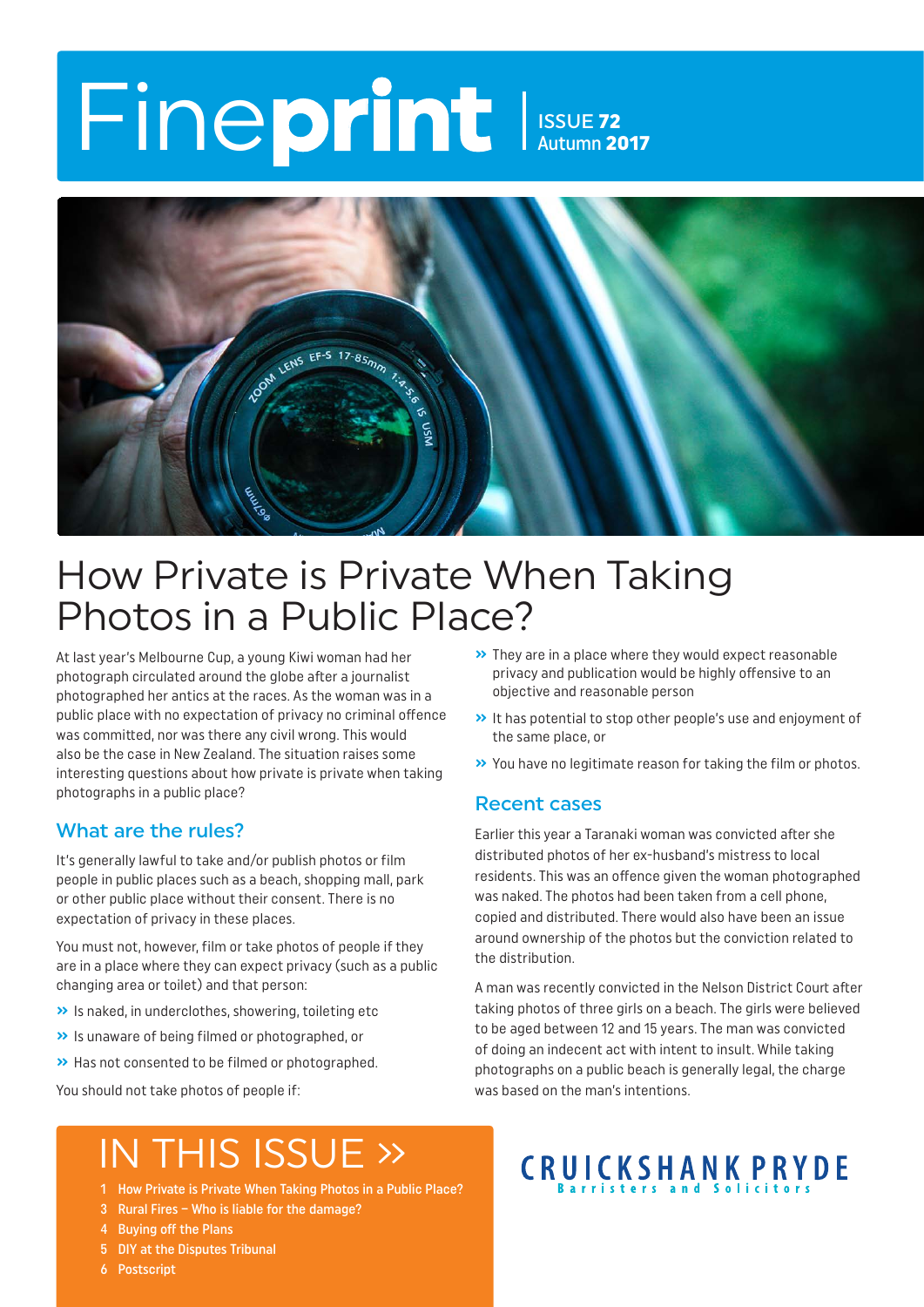# Fineprint Issue 72

### Who owns the photos?

Once a photo is taken of you that image is owned by the photographer. This may be subject to any employment agreement between the photographer and their employer. In some situations the photo may be owned by the employer.

### Privacy law

New Zealand's main privacy law is the Privacy Act 1993. It's predominantly focused on personal information about individual people. The Privacy Commissioner also has a wider ability to consider developments or actions that affect personal privacy.

There's no guaranteed right of privacy in the New Zealand Bill of Rights Act 1990. However, a person can sue based on a belief of invasion of privacy.

The common law has established a tort that has been developed through the courts. A tort is a breach of the law that's not a criminal offence. To establish this tort there needs to be an invasion of personal privacy by public disclosure of private facts.

The leading case in New Zealand on this topic is the Mike Hosking case.1 Media personality Mike Hosking and his former wife Marie took legal action against a photographer and New Idea magazine that had taken photos of the couple's children.

Mr and Mrs Hosking had previously given media interviews regarding Mrs Hosking's pregnancy with twins. However after their daughters were born the Hoskings declined to give interviews or allow photographs of the twins to be taken. After the Hoskings separated, several magazines published articles on the relationship breakdown.

New Idea commissioned Mr Runting to take photographs of the twins to be published with an article on the couple's separation. The children's photographs were taken on an Auckland street as their mother pushed them in a buggy. The photos were taken without Marie Hosking's knowledge.

In the High Court decision,<sup>2</sup> Justice Randerson concluded that the New Zealand courts should not recognise a tort of invasion of privacy and that any gaps in privacy law were a concern for Parliament, not the courts. He noted that the photographs would not be described as offensive to persons of ordinary sensibilities. The case went to the Court of Appeal.

Ultimately, the Court of Appeal ruled that a tort of invasion of privacy existed in New Zealand but it didn't apply in the case of the Hosking twins. The court held that neither the parents nor the children had a reasonable expectation of privacy in respect of the photos that were taken. The photos were taken in a public place and there was no evidence for the court that publication would be harmful to the children. The appeal was dismissed.

#### Are private conversations protected by privacy laws?

Several years ago a hoo-ha involving the then Prime Minister, John Key, broke out after a journalist recorded a conversation between John Key and ACT party candidate, John Banks in an Auckland café. The conversation occurred during the 2011 election campaign and the journalist later gave the recording to a national newspaper. John Key laid a complaint with police. Search warrants were obtained and media outlets were searched. The complaint was later dropped. As there was no prosecution the courts never ruled on the issue.

There are differing opinions on whether the conversation was public or not. However, anyone in a public place whose conversation is overheard by a third party is open to the risk that their conversation is no longer private. The third party would be entitled to release that information to any media outlet, to post it on websites and to tell their friends (subject to defamation laws).

### What about social media?

The terms and conditions for social media forums such as Facebook and Instagram generally state that the company has rights to images and comments that are published. The companies behind those sites can use any content for promotional purposes. In reality, once information is on sites like Facebook exclusive ownership of the information is gone.

### More legislative guidance

The Harmful Digital Communications Act 2015 has made it an offence to distribute, via technological means, photos that may be harmful and cause distress. This legislation must be interpreted alongside the Privacy Act. While privacy laws don't prohibit taking photographs of people in public places, the Harmful Digital Communications Act may well prevent distribution and publication in certain circumstances.

Offences under the Harassment Act 1997 may also be committed if people are being followed for the purposes of photography and filming - even if it's in a public place. Much will turn on the facts of the particular situation.

Anyone taking and using photographs for whatever means should be fully aware of the legal requirements in terms of the Privacy Act and the tort of invasion of privacy.

Given today's technology, the number of social media platforms, and the ability for photos and conversations to be circulated around the world in an instant, you should always think carefully about the implications of what you're about to do.

If you hesitate before you post an image or recount a conversation, it may mean you're about to invade someone's privacy – which could land you in court.

<sup>1</sup> Hosking v Runting [2005] 1 NZLR 1

<sup>2</sup> Hosking v Runting [2003] 3 NZLR 285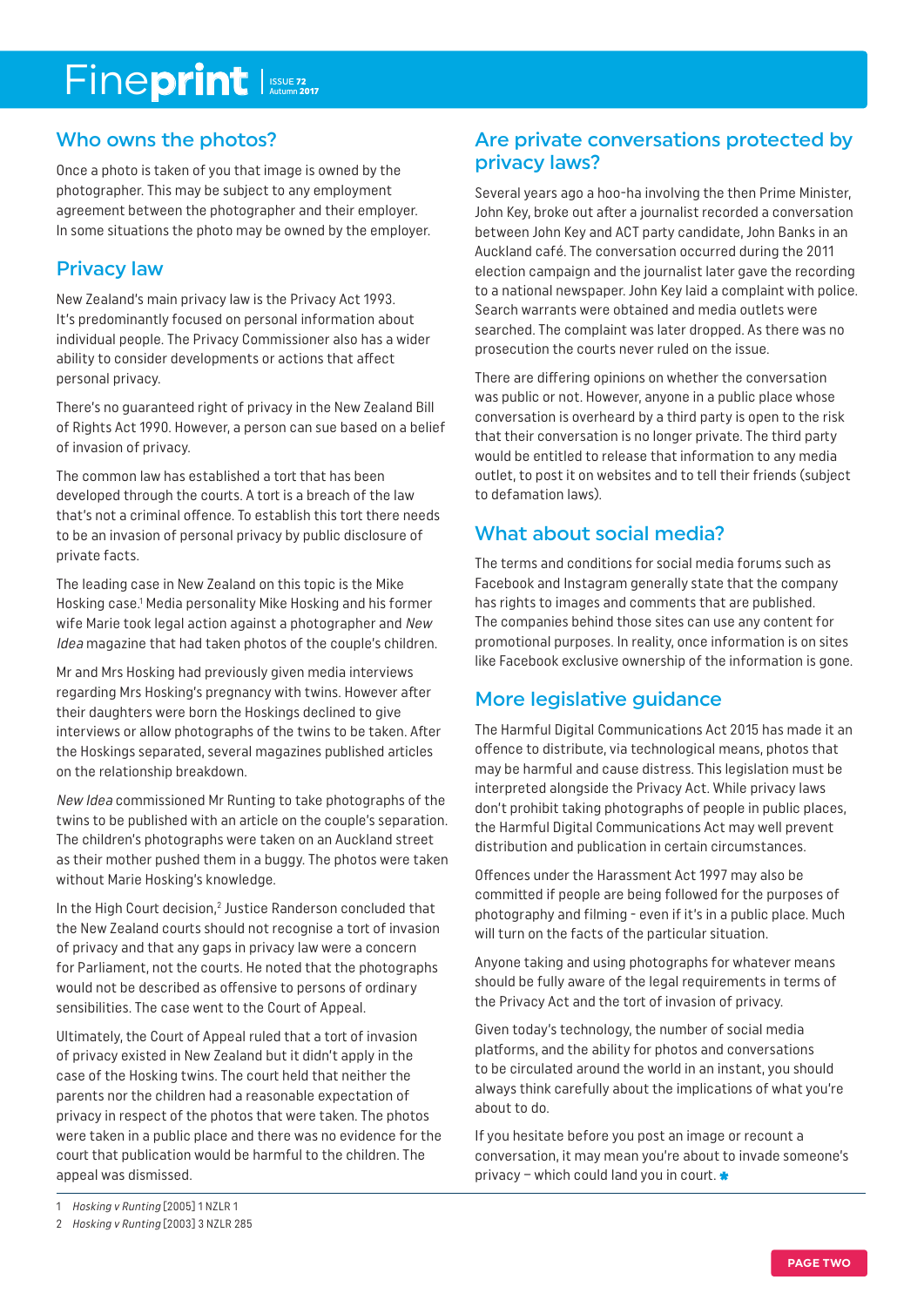

### Who is liable for the damage?

The recent fires in the Port Hills above Christchurch are a timely reminder of the risks of fire to our communities. Every year the New Zealand Fire Service and National Rural Fire Authority battle fires all over New Zealand, which begs the question – Who pays for this?

You pay if you start the fire. Liability for rural fires is found in the Forest and Rural Fires Act 1977. Section 43 states that the National Rural Fire Authority or the New Zealand Fire Service Commission can recover costs from the person responsible. If you are the landowner and did not start the fire, you also may be able to recover damages from the person who did.

What this means is that if you started the fire, and don't control that fire and it escapes your control causing damage to property or people, then you are liable. Because you started the fire it's not necessary to prove you were negligent or didn't exercise care while dealing with the fire. At this point you will be hoping your insurance policy is fully up-to-date.

'Property' within the Act has a broad meaning. The High Court held in the Hollamby case $3$  that the exposure of land to erosion as a result of the vegetation being burnt off can create damage to property, which can lead to the award of damages.

Where a person deliberately lights a fire that person has a duty to ensure that the fire remains under their control and does not 'escape' their control and cause damage.

### Accidental fire

Even if the fire is accidentally started liability remains. However, it may be possible to avoid liability in some circumstances, for example, in the case<sup>4</sup> where a tyre blew out with the rim causing sparks which started a fire, the High Court held that the driver wasn't liable. The judge held that the New Zealand Fire Service Commission had to show that the driver had been able to anticipate the fire and in this driver's case he could not, because in all the circumstances of the situation he could not have anticipated that a roadside fire could eventuate from a blown-out tyre of which the driver was unaware. The circumstances referred to in this judgment make it quite a unique situation.

The amount that may be recovered under the Act is not limited. If the liable person can prove that a Rural Fire Officer's actions in fighting the fire<sup>5</sup> were excessive then the amount recovered may be limited. Alternately the National Rural Fire Authority may, in circumstances under other parts of the Forest and

Rural Fires Act 1977, elect to levy land owners; this may also limit the amount recovered against the person who started the fire.

### Fire being a valid farming tool

Fire is often used to control noxious weeds such as gorse. It's a legitimate farming tool but, regardless of that, the issue of strict liability remains.

Insurance is an important factor in being prepared if you want to use fire either in controlled burn-offs or disposing of farm waste. The National Rural Fire Authority ([www.nrfa.org.nz](http://www.nrfa.org.nz)) has information regarding insurance. In essence, however, using fire as a farming tool you need to:

- **»** Ensure you have planned adequately for fire use
- **»** Minimise the risk of a fire accidently starting when extreme fire periods are in place
- **»** Include fire protection for your land and home in your business plan, and
- **»** Discuss your insurance needs with your insurance agent.

### Health and safety

Finally, fire as a farming tool is a health and safety issue under the Health and Safety at Work Act 2015. A fire which gets rapidly out of control can hurt your employees or they could die.

You are obliged to take all practicable steps to ensure your employees are safe at work. In the Northburn case<sup>6</sup>, a controlled burn off went badly and their employee was 'engulfed by a fire front' and was killed. The court awarded the deceased's family \$100,000 for emotional harm and a further \$7,000 for consequential financial losses.

Regardless of the penalties awarded, nothing can compensate for the loss of someone's life when thoughtful planning and proactive management of workplace health and safety can reduce risks significantly.

### Treating fire with respect

As a farm management tool fire has a long-established use in New Zealand but it needs to be kept under your control; if it's not, you are likely to be found liable for the damage it causes. Worse still someone may lose their life. To prevent such a disaster, fire needs to be treated with respect and careful planning given to its use.

- 3 Hollamby v Attorney General HC Blenheim M24/62, 31 March 1983
- 4 Tucker v New Zealand Fire Service Commissioner [2003] NZAR 270

6 Worksafe New Zealand v Northburn Limited [2016] NZDC 11310 (also CRI-2015-002-000070)

<sup>5</sup> West v New Zealand Fire Service Commission HC Hamilton CIV-2007-419-1531, 16 November 2007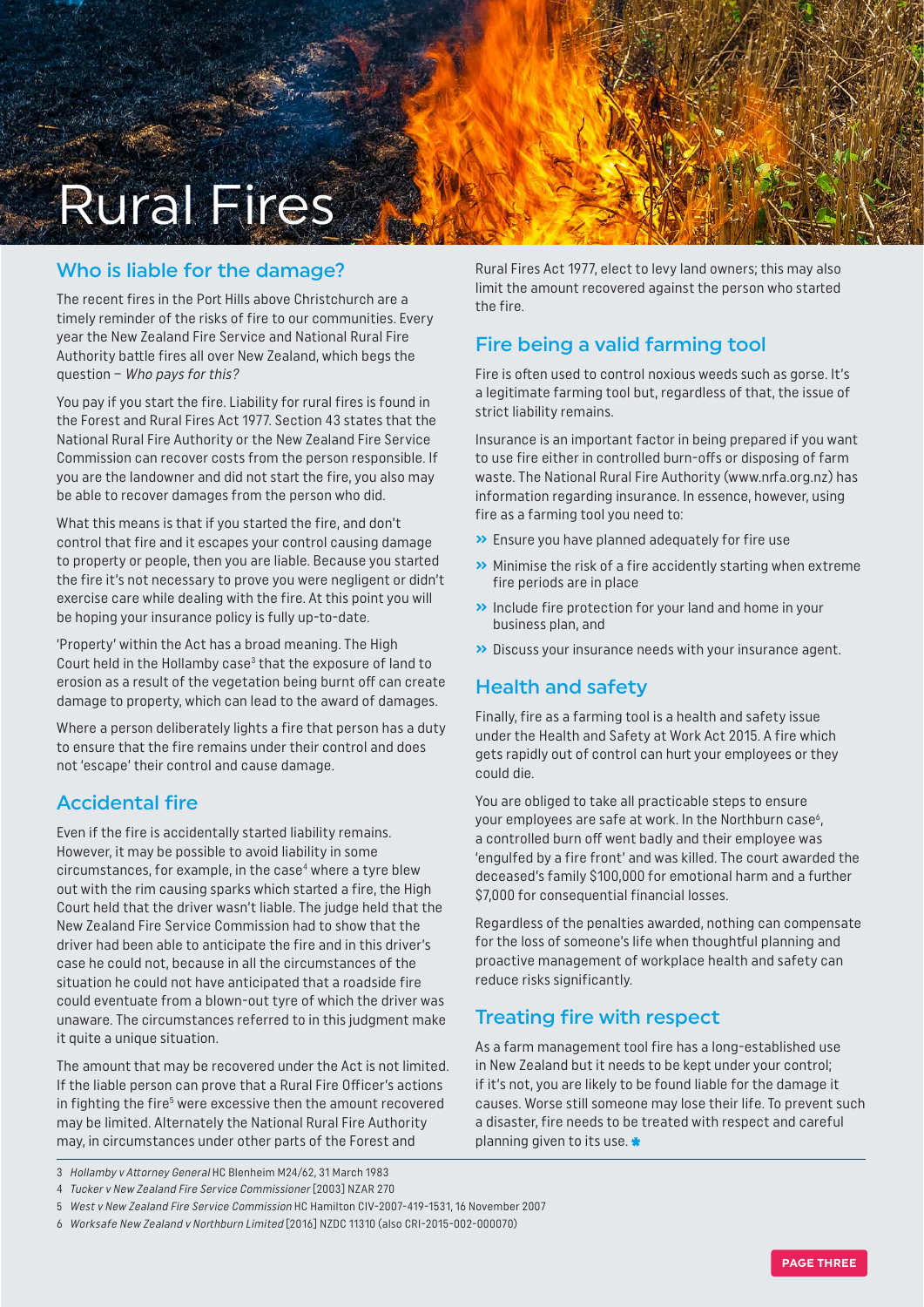# Buying off the Plans

#### The advantages, pitfalls and the Kawarau Falls case

If you live in one of New Zealand's cities, it's likely that you've noticed a multitude of brand-new apartments, terraces, and town houses popping up in your area. You may have decided that you too, want to secure one of these brand-new properties as an investment or as a home. What do you need to know before taking the plunge?

Many people choose to buy these kinds of properties 'off the plans.' Developers make building plans and specifications available to prospective purchasers and sell the properties ahead of construction as a method of convincing the bank to fund their project.

To secure one or more of these properties for yourself, you would need to enter into an agreement where you agree to pay a deposit (usually 5%–10 % of the developer's asking price for the property) and then pay the balance on completion.

Before entering into any agreement with a developer, you should be aware of the advantages, and pitfalls, of buying off the plans. We have set out some below, but they are by no means exhaustive.

#### Advantages

The early bird gets the worm: When buying off the plans, you can often acquire the exact property of your choice, as opposed to having to pick from what is left which may not meet your exact requirements.

By buying at this early stage, you have the opportunity to choose the best property, with the best location and views. You also can choose finishes and so on.

Making a profit: If you get in early enough, you could buy at a comparatively lower price, as prices often rise as construction nears completion.

If the property market is favourable during the construction of your property, you could potentially make a profit on it between the time of paying your deposit and the final instalment.

### Pitfalls

The Agreement for Sale and Purchase: As a purchaser, you would enter into an Agreement for Sale and Purchase (ASP).

The ASP has clauses that typically favour the developer and specify important factors such as how much the developer can deviate from the initial plan to which you agreed.

As well, most ASPs contain clauses which mean the developer cannot be held liable for failing to complete your property, and don't allow you any way out of the agreement. Some developers seek to impose cost escalation clauses in their agreements so they can pass on construction cost increases.

Unless these clauses are carefully limited, a purchase price could increase substantially.

If the market drops during the construction phase and you want to sell on completion, there's a risk you could make a loss.

Timing: Some projects can take years to complete, and delays can and do happen. It's important to consider these potential delays when planning your future.

Your expectations: As there was no physical property to view, it may only be at the final stages, or after completion, that you realise your property is built to a lower standard or that certain aspects are not how you had envisioned.

If your expectations haven't been met, whether it be due to the time it has taken to be built, or you find yourself dissatisfied with the finished product – the fine print in the ASP becomes critical.

#### The Kawarau Falls case: when things go wrong

Imagine that you had already bought off the plans, when, to your horror, you get a call – the developer's company is in receivership, and the project cannot be completed. What are your rights? Do you get your deposit back?

On 9 September 2016, the Court of Appeal answered this very question.7

This case involved Dr Ho Kok Sun (Dr Ho), a purchaser of one of the luxury properties that were to be built in Queenstown. Dr Ho and other purchasers had paid their 10% deposits and agreed to pay the balance when the properties were completed.

When it came time for the property to be completed and it was not, Dr Ho, and others like him, cancelled their agreements.

The developers refused to refund the purchasers' deposits. The High Court agreed with the developers. The Court of Appeal disagreed with the High Court, and required the developer to refund Dr Ho, and others, their deposits.

Although the outcome of this case appears favourable to those who have bought off the plans, it's important to note the decision has now been appealed to the Supreme Court and will be heard in early April 2017.

#### **Conclusion**

Although there are undoubtedly advantages in buying off the plans, there are also pitfalls.

Until the Supreme Court has released its decision on the Kawarau Falls case, the purchaser's rights are still uncertain.

Before deciding to buy off the plans, do talk with us so we can explain your rights and obligations under the agreement you are signing. \*

<sup>7</sup> Sun v Peninsula Road Ltd (in rec and in liq) [2016] NZCA 427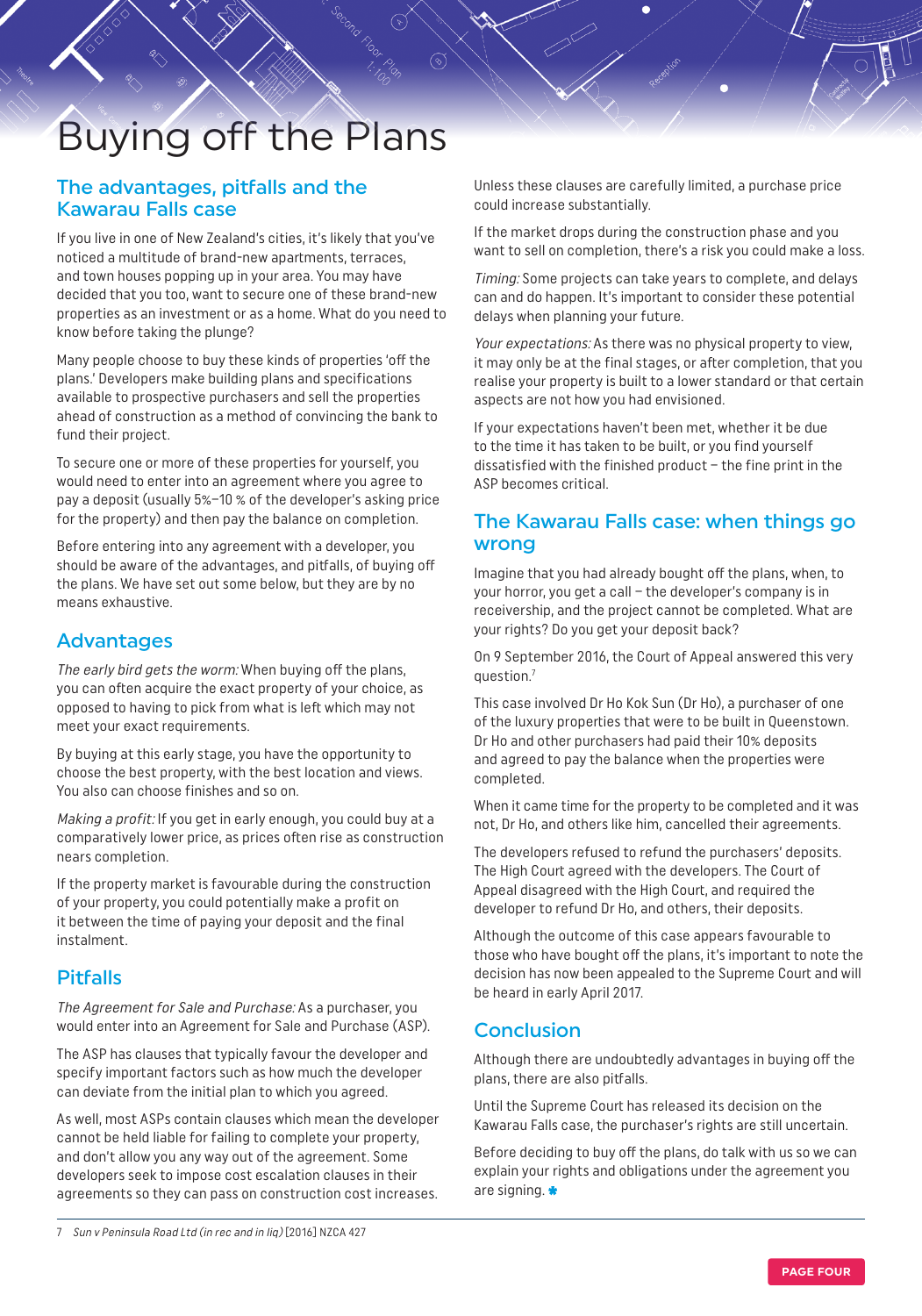# Fineprint Issue 72

# DIY at the Disputes Tribunal

If you have a claim of up to \$15,000 – the Disputes Tribunal provides a simple, costeffective way of dealing with civil disputes. We outline below the basics of what you need to know to make a claim.

The Disputes Tribunal is not a court and there are no judges. Hearings are run by referees who will help the parties to reach an agreement. You can't have a lawyer with you at the actual hearing – you have to represent yourself. You can, however, talk with us before lodging a claim or attending your hearing.

We do urge you, however, to try and settle your dispute rather than have to go to the Disputes Tribunal.

#### Claim threshold

Generally, the Disputes Tribunal is for claims of up to \$15,000. However, if everyone agrees then the amount can be \$20,000. If you have a dispute for between \$15,000 and \$200,000, you will need to go to the District Court. The High Court hears larger disputes.

A claim usually needs to be made within six years of the event or dispute. If you have run out of time then you will need to speak with us about other options.

#### Claims you can make

The Disputes Tribunal can help with the following disputes:

- **»** Goods and services: for example, work completed which you are not satisfied with
- **»** Your place of residence: such as damage caused to property or flatmates disagreeing to contribute as previously agreed
- **»** Business contracts or agreements: it's important to know that you can make a claim at the Disputes Tribunal even if you signed an agreement stating you would not do so.

#### Claims held elsewhere

- **»** Employment: the Employment Relations Authority deals with these
- **»** Family disputes such as child care or relationship property: you'll need to talk with our family law specialist
- **»** Disputes between landlords and tenants: Tenancy Services is the place to go
- **»** Debts: when the person owing the money agrees they owe the debt but doesn't pay anyway, ie: you can't use the Tribunal as a debt collection agency
- **»** Wills, intellectual property, land: speak with us about these types of disputes
- **»** Rates, taxes, benefits or ACC payments: contact the agency that deals with those payments such as Work and Income for benefits.

#### Making a claim

Go to [www.disputestribunal.govt.nz](https://disputestribunal.govt.nz/how-to-make-a-claim/apply-online/) and complete the form online. Alternatively, complete the paper form that's available at your local District Court.

### The hearing

Make sure you're well prepared, including briefing any of your witnesses. Take with you all the information and copies of supporting documents needed to prove your claim.

The referee will explain the hearing process. The referee will help the parties in reaching a resolution. If, however, no agreement can be reached then the referee will make the decision for you. You must follow the decision that has been made.

#### To know more

For more information on the Disputes Tribunal process, filing fees, how to enforce the decision made, and so on, go online to the Disputes Tribunal or visit your local District Court.

**NZ LAW Limited** is an association of independent legal practices with member firms located throughout New Zealand. There are 57 member firms practising in over 70 locations.

NZ LAW member firms have agreed to co-operate together to develop a national working relationship. Membership enables firms to access one another's skills, information and ideas whilst maintaining client confidentiality.

#### **Members of NZ LAW Limited**

Allen Needham & Co Ltd – Morrinsville Argyle Welsh Finnigan – Ashburton Barltrop Graham – Feilding Berry & Co – Oamaru, Queenstown & Invercargill Boyle Mathieson – Henderson Breaden McCardle – Paraparaumu Corcoran French – Christchurch & Kaiapoi Cruickshank Pryde – Invercargill, Queenstown & Gore Cullinane Steele – Levin Daniel Overton & Goulding – Onehunga & Pukekohe DG Law Limited – Panmure Dorrington Poole – Dannevirke Downie Stewart – Dunedin & Balclutha Dowthwaite Law – Rotorua Duncan King Law – Epsom, Aucklan d Edmonds Judd – Te Awamutu & Otorohanga Edmonds Marshall – Matamata AJ Gallagher – Napier Gawith Burridge – Masterton & Martinborough Gifford Devine – Hastings, Havelock North & Waipawa Gillespie Young Watson – Lower Hutt, Upper Hutt & Wellington Greg Kelly Law Ltd – Wellington Hannan & Seddon – Greymouth Horsley Christie – Wanganui Innes Dean-Tararua Law – Palmerston North & Pahiatua Jackson Reeves – Tauranga James & Wells Intellectual Property – Hamilton, Auckland, Tauranga & Christchurch Johnston Lawrence Limited – Wellington Kaimai Law – Bethlehem & The Lakes Knapps Lawyers – Nelson, Richmond & Motueka Koning Webster – Mt Maunganui Lamb Bain Laubscher – Te Kuiti Law North Limited – Kerikeri Le Pine & Co – Taupo, Turangi & Putaruru Lowndes Jordan – Auckland Mactodd – Queenstown, Wanaka & Cromwell Malley & Co – Christchurch & Hornby Mike Lucas Law Firm – Manurewa Norris Ward McKinnon – Hamilton David O'Neill, Barrister – Hamilton Osborne Attewell Clews – Whakatane Parry Field Lawyers – Riccarton, Christchurch; Rolleston & Hokitika Purnell Jenkison Oliver – Thames, Whitianga & Coromandel Rennie Cox – Auckland & Whitianga Chris Rejthar & Associates – Tauranga RMY Legal – New Plymouth RSM Law Limited – Timaru Sandford & Partners – Rotorua Sheddan Pritchard Law Ltd – Gore Simpson Western – Takapuna, North Harbour & Silverdale Sumpter Moore – Balclutha & Milton Thomson Wilson – Whangarei Wain & Naysmith Limited – Blenheim Walker MacGeorge & Co – Waimate Welsh McCarthy – Hawera Wilkinson Rodgers – Dunedin Woodward Chrisp – Gisborne